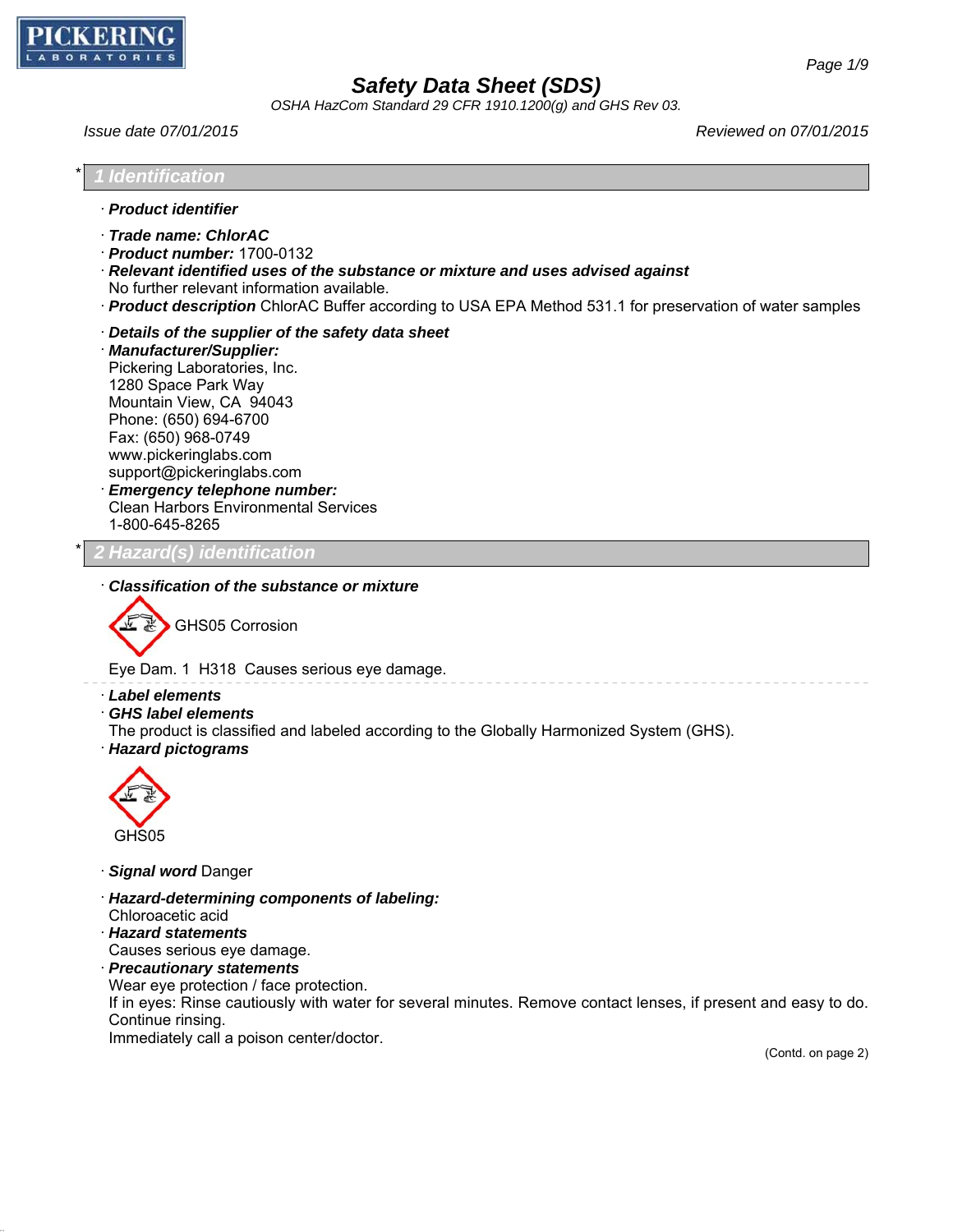

*OSHA HazCom Standard 29 CFR 1910.1200(g) and GHS Rev 03.*

*Issue date 07/01/2015 Reviewed on 07/01/2015*

*Trade name: ChlorAC*

- · *Classification system:*
- · *NFPA ratings (scale 0 4)*

1 0  $\overline{0}$ Health  $= 1$  $Fire = 0$  $Reactivity = 0$ 

· *HMIS-ratings (scale 0 - 4)*

**HEALTH**  FIRE REACTIVITY  $\boxed{0}$  Reactivity = 0  $\boxed{1}$  $\boxed{0}$ Health  $= 1$  $Fire = 0$ 

· *Hazard(s) not otherwise classified (HNOC):* None known

\* *3 Composition/information on ingredients*

7732-18-5 Water, distilled water, deionized water 73-76% and 73-76%

### · *Chemical characterization: Mixtures*

· *Description:* Mixture of substances listed below with nonhazardous additions.

| · Dangerous Components: |                                                                                                                                                                 |                 |  |
|-------------------------|-----------------------------------------------------------------------------------------------------------------------------------------------------------------|-----------------|--|
| $CAS: 79-11-8$          | l Chloroacetic acid                                                                                                                                             | $13.5 - 14.5\%$ |  |
|                         | RTECS: AF 8575000 Acute Tox. 3, H301; Acute Tox. 3, H311; Acute Tox. 3, H331; $\leftrightarrow$ Skin<br>Corr. 1B, H314; $\leftrightarrow$ Aquatic Acute 1, H400 |                 |  |
| $CAS: 127-08-2$         | <sup>1</sup> Potassium Acetate                                                                                                                                  | $9.5 - 10.1\%$  |  |
|                         |                                                                                                                                                                 |                 |  |

### \* *4 First-aid measures*

· *Description of first aid measures*

· *After inhalation:* Supply fresh air; consult doctor in case of complaints.

· *After skin contact:*

Immediately wash with water and soap and rinse thoroughly.

- Seek medical treatment.
- · *After eye contact:*

Hold eyelids apart and flush eyes with plenty of water for at least 15 minutes. Get medical attention.

· *After swallowing:*

Rinse mouth with water ensuring that rinse is not swallowed. Drink 2 glasses of water to dilute and induce vomitting by touching finger to the back of the victims throat. Get medical assistance immediately.

- · *Information for doctor:*
- · *Most important symptoms and effects, both acute and delayed:* No further relevant information available.
- · *Indication of any immediate medical attention and special treatment needed*
- No further relevant information available.

## \* *5 Fire-fighting measures*

- · *Extinguishing media*
- · *Suitable extinguishing agents:* Use fire fighting measures that suit the environment.
- · *Special hazards arising from the substance or mixture* No further relevant information available.
- · *Advice for firefighters*
- · *Protective equipment:*

As in any fire, wear self-contained breathing apparatus pressure-demand (NIOSH approved or equivalent), and full protective gear to prevent contact with skin and eyes.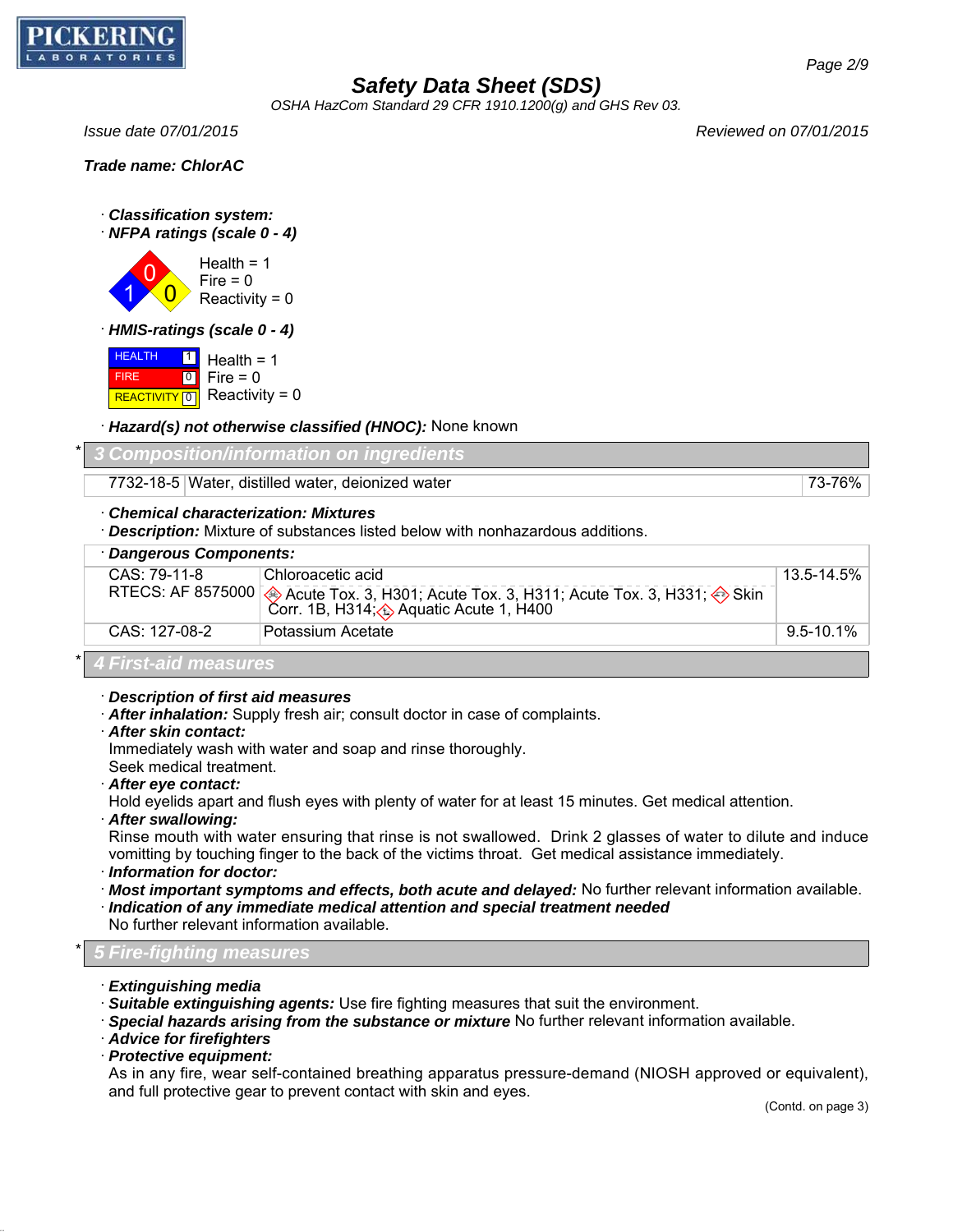

*OSHA HazCom Standard 29 CFR 1910.1200(g) and GHS Rev 03.*

*Trade name: ChlorAC*

*Issue date 07/01/2015 Reviewed on 07/01/2015*

## \* *6 Accidental release measures*

- · *Personal precautions, protective equipment and emergency procedures* Wear protective equipment. Keep unprotected persons away. · *Environmental precautions:* Dilute with plenty of water.
- Do not allow to enter sewers/ surface or ground water.
- · *Methods and material for containment and cleaning up:*
- Ensure adequate ventilation.
- Use neutralizing agent.
- Absorb with liquid-binding material (i.e. sand, diatomite, acid binders, universal binders, sawdust).
- Dispose contaminated material as waste according to section 13.
- · *Reference to other sections* See Section 7 for information on safe handling. See Section 8 for information on personal protection equipment. See Section 13 for disposal information.

## \* *7 Handling and storage*

- · *Handling:*
- · *Precautions for safe handling*

Ensure good ventilation/exhaustion at the workplace. Avoid contact with skin, eyes and clothing Avoid breathing fumes.

Use personal protection equipment as outlined in section 8.

- · *Information about protection against explosions and fires:* No special measures required.
- · *Conditions for safe storage, including any incompatibilities*
- · *Storage:*
- · *Requirements to be met by storerooms and receptacles:*
- Store in dry conditions at a temperature range of 8℃ 25℃.
- · *Information about storage in one common storage facility:* Not required.
- · *Further information about storage conditions:* Keep receptacle tightly sealed.
- · *Specific end use(s)* No further relevant information available.

\* *8 Exposure controls/personal protection*

· *Additional information about design of technical systems:* No further data; see section 7.

· *Control parameters* · *Components with occupational exposure limits:* **79-11-8 Chloroacetic acid** TLV  $\vert$  Long-term value: 2\* mg/m<sup>3</sup>, 0.5\* ppm Skin;\*as inhalable fraction and vapor WEEL Long-term value: 0.5 ppm **Skin** · *Additional information:* The lists that were valid during the creation of this SDS were used as basis.

· *Exposure controls*

- · *Personal protective equipment:*
- · *General protective and hygienic measures:*

Use adequate exhaust ventilation to prevent inhallation of product vapors.

Do not eat or drink while handling product.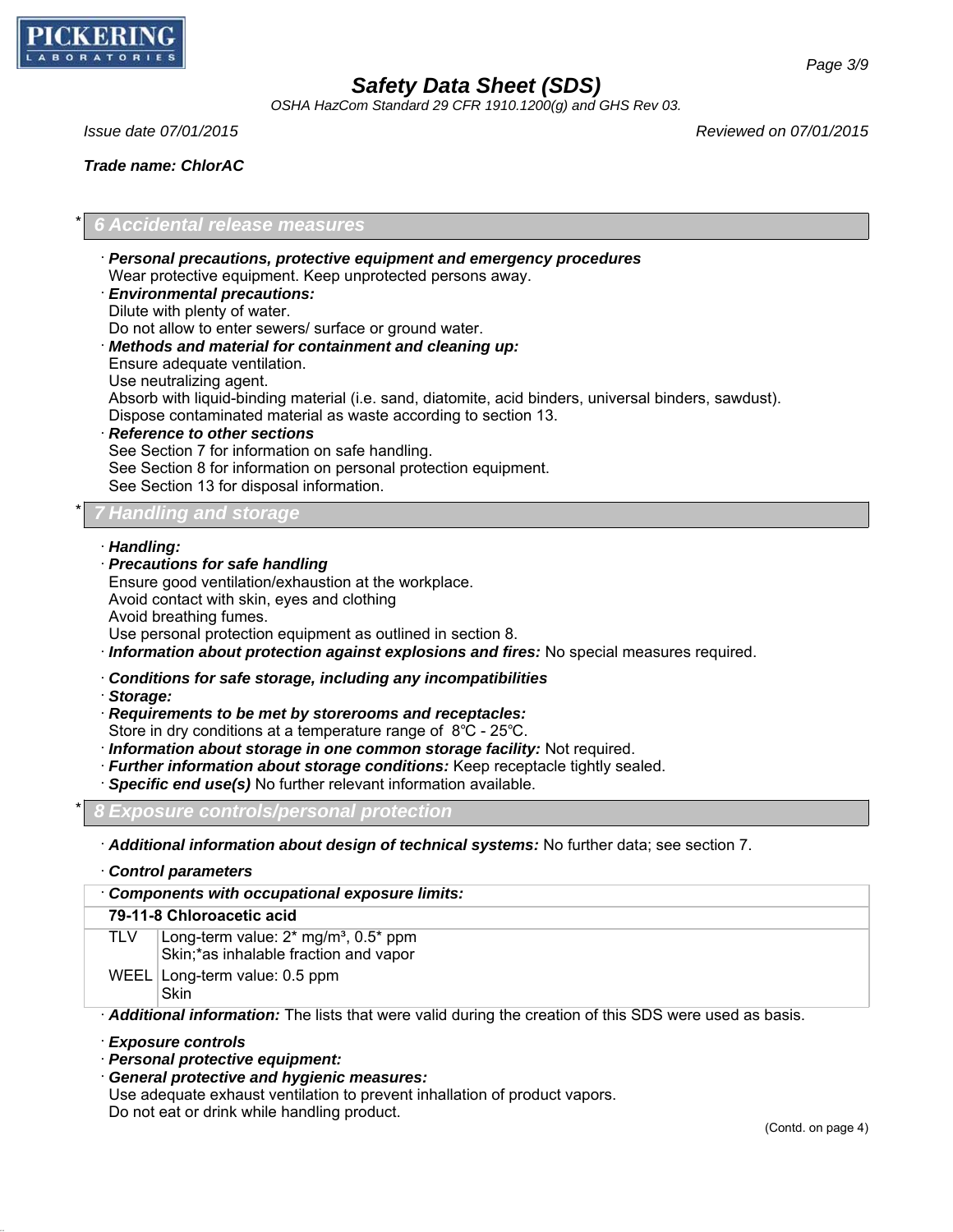

*OSHA HazCom Standard 29 CFR 1910.1200(g) and GHS Rev 03.*

#### *Trade name: ChlorAC*

*Issue date 07/01/2015 Reviewed on 07/01/2015*

Avoid contact with the eyes and skin. Wash hands before breaks and at the end of work. Immediately remove all soiled and contaminated clothing and wash before reuse.

#### · *Breathing equipment:*

Respiratory protection is not required unless handling of the material produces nuisance airborne concentrations.

· *Protection of hands:*



Protective gloves

- · *Material of gloves* Rubber, latex or vinyl.
- · *Penetration time of glove material*

The exact break-through time has to be determined and observed by the manufacturer of the protective gloves.

· *Eye protection:*



Tightly sealed goggles

· *Body protection:* Lab coat

\* *9 Physical and chemical properties* · *Information on basic physical and chemical properties* · *General Information* · *Appearance: Form:* Liquid *Color:* Colorless · *Odor:* Odorless

Not determined.

- · **Odor threshold:** Not determined.
- · *pH-value @ 20 °C (68 °F):* 3
- · *Change in condition Melting point/Melting range:* Not determined. *Boiling point/Boiling range:* 100 °C (212 °F)
- · *Flash point:* 126 °C (259 °F)
- · *Flammability (solid, gaseous):* Not applicable.
- · *Ignition temperature:* 470 °C (878 °F)
- · *Decomposition temperature:* Not determined.
- · **Auto igniting: Product is not self-igniting.**
- · *Danger of explosion:* Product does not present an explosion hazard.
- · *Explosion limits:* **Lower:** Not determined. **Upper:** Not determined.
- · *Vapor pressure @ 20 °C (68 °F):* 23 hPa (17 mm Hg)

(Contd. on page 5)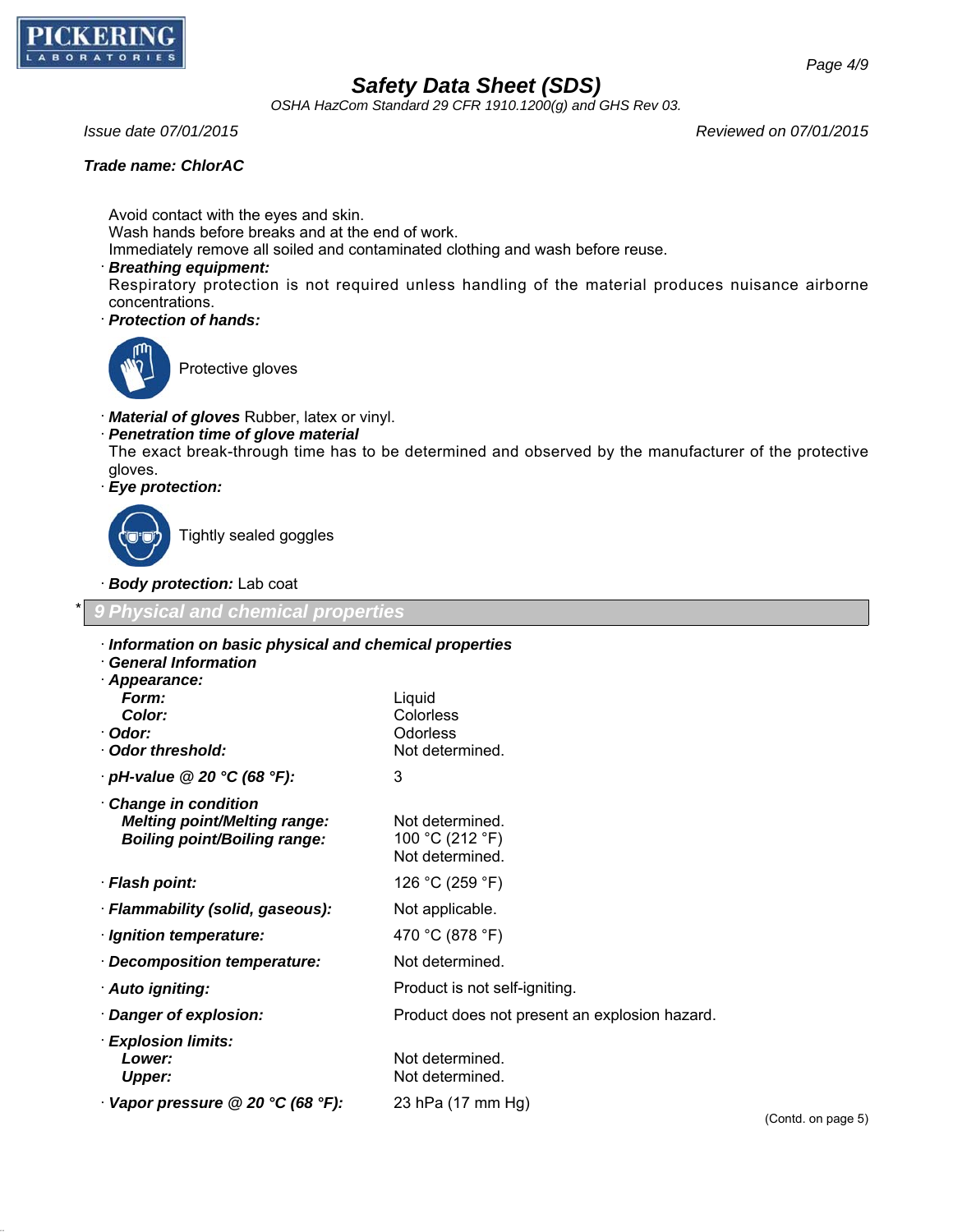

*OSHA HazCom Standard 29 CFR 1910.1200(g) and GHS Rev 03.*

### *Trade name: ChlorAC*

*Issue date 07/01/2015 Reviewed on 07/01/2015*

| $\cdot$ Density @ 20 °C (68 °F): | 1.044 $g/cm^3$ (8.712 lbs/gal) |
|----------------------------------|--------------------------------|
| · Relative density               | Not determined.                |
| · Vapor density                  | Not determined.                |
| <b>Evaporation rate</b>          | Not determined.                |

- · *Solubility in / Miscibility with Water:* Fully miscible.
- · *Partition coefficient (n-octanol/water):* Not determined.

| · Viscosity:               |                                            |
|----------------------------|--------------------------------------------|
| <b>Dynamic:</b>            | Not determined.                            |
| <b>Kinematic:</b>          | Not determined.                            |
| <b>↑ Other information</b> | No further relevant information available. |

### *Stability and reactivity*

· *Reactivity* No further relevant information available.

- · *Chemical stability*
- · *Thermal decomposition / conditions to be avoided:* No decomposition if used according to specifications.
- · *Possibility of hazardous reactions* No dangerous reactions known.
- · *Conditions to avoid* Primary and secondary amines will cause non-hazardous contamination of this solution.
- · *Incompatible materials:* No further relevant information available.
- · *Hazardous decomposition products:* No dangerous decomposition products known.

#### \* *11 Toxicological information*

### · *Information on toxicological effects*

· *Acute toxicity:*

· *LD/LC50 values that are relevant for classification:*

## **79-11-8 Chloroacetic acid**

| Oral   | LD50 | 580 mg/kg (rat)                        |
|--------|------|----------------------------------------|
| Dermal | LD50 | 305 mg/kg (rat)                        |
|        |      | Inhalative $ LC50/4 h 0.18$ mg/l (rat) |

- · *Primary irritant effect:*
- · *on the skin:* Mild irritant effect.
- · *on the eye:* Mild irritant effect.
- · *Additional toxicological information:*

The product shows the following dangers according to internally approved calculation methods for preparations:

Harmful

- · *Carcinogenic categories*
- · *IARC (International Agency for Research on Cancer)* Substance is not listed.

None of the ingredients are listed.

· *NTP (National Toxicology Program)*

None of the ingredients are listed.

### · *OSHA-Ca (Occupational Safety & Health Administration)*

None of the ingredients are listed.

(Contd. on page 6)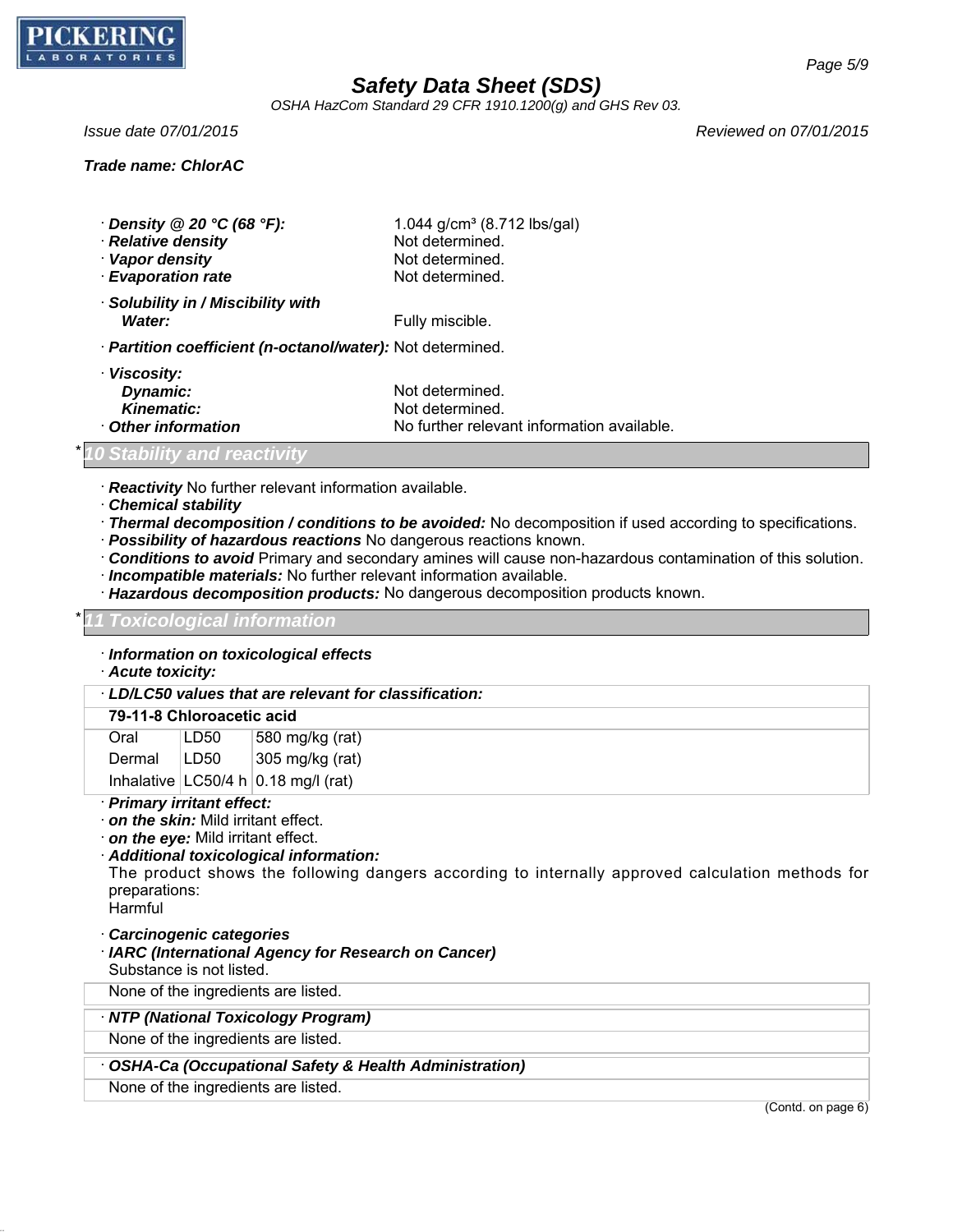

*OSHA HazCom Standard 29 CFR 1910.1200(g) and GHS Rev 03.*

*Trade name: ChlorAC*

*Page 6/9*

\* *12 Ecological information*

- · *Toxicity*
- · *Aquatic toxicity:* No further relevant information available.
- · *Persistence and degradability* No further relevant information available.
- · *Behavior in environmental systems:*
- · *Bioaccumulative potential* No further relevant information available.
- · *Mobility in soil* No further relevant information available.
- · *Additional ecological information:*
- · *General notes:*

Do not allow undiluted product or product that has not been neutralized to reach ground water, water course or sewage system.

- · *Results of PBT and vPvB assessment*
- · *PBT:* Not applicable.
- · *vPvB:* Not applicable.
- · *Other adverse effects* No further relevant information available.

### \* *13 Disposal considerations*

## · *Waste treatment methods*

· *Recommendation:*

This product may be mixed with a combustible solvent and burned in a chemical incinerator equipped with an afterburner and scrubber. This product can also be sent to an EPA approved waste disposal facility. Observe all federal, state and local environmental regulations when disposing of this material.

· *Uncleaned packagings:*

- · *Recommendation:* Disposal must be made according to official regulations.
- · *Recommended cleansing agent:* Water, if necessary with cleansing agents.

\* *14 Transport information*

- · *UN-Number*
- · *DOT, ADR, IMDG, IATA* UN2922
- · *UN proper shipping name*
- 
- 
- 

· *Transport hazard class(es)*

· *DOT*



· *Label* 8+6.1

· *DOT* Corrosive liquids, toxic, n.o.s. (Chloroacetic acid, solid) · *ADR* UN2922 Corrosive liquids, toxic, n.o.s. (Chloroacetic acid, solid) · *IMDG, IATA* CORROSIVE LIQUID, TOXIC, N.O.S. (CHLOROACETIC ACID, SOLID)

· *Class* 8 Corrosive substances

(Contd. on page 7)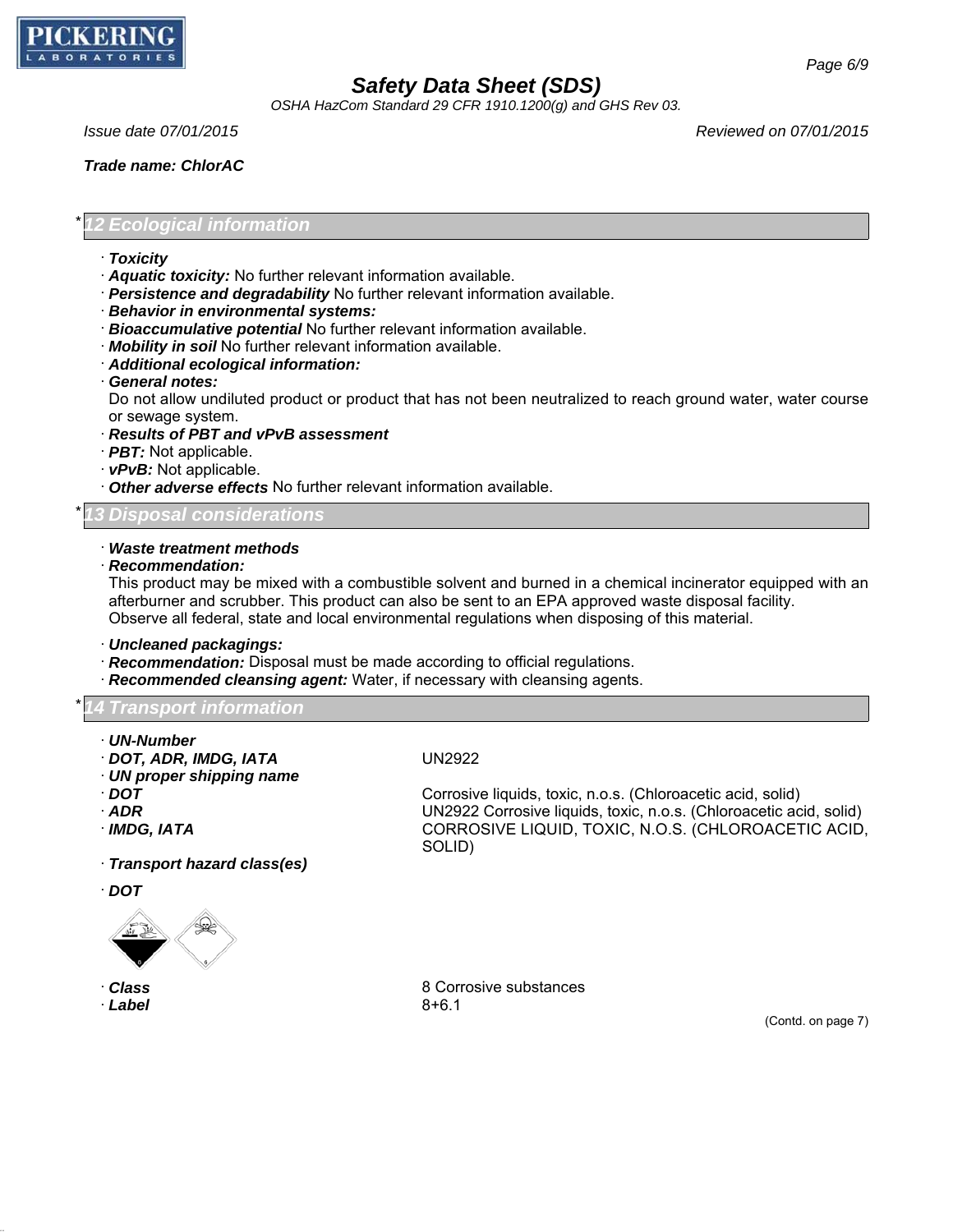

*OSHA HazCom Standard 29 CFR 1910.1200(g) and GHS Rev 03.*

*Page 7/9*

*Issue date 07/01/2015 Reviewed on 07/01/2015*





· *Safety, health and environmental regulations/legislation specific for the substance or mixture* · *Sara*

| · Section 355 (extremely hazardous substances):             |                    |
|-------------------------------------------------------------|--------------------|
| 79-11-8 Chloroacetic acid                                   |                    |
| · Section 313 (Specific toxic chemical listings):           |                    |
| 79-11-8 Chloroacetic acid                                   |                    |
| · TSCA (Toxic Substances Control Act):                      |                    |
| All ingredients are listed.                                 |                    |
| California Proposition 65                                   |                    |
| · Chemicals known to cause cancer:                          |                    |
| None of the ingredients are listed.                         |                    |
| Chemicals known to cause reproductive toxicity for females: |                    |
| None of the ingredients are listed.                         |                    |
| Chemicals known to cause reproductive toxicity for males:   |                    |
| None of the ingredients are listed.                         |                    |
| Chemicals known to cause developmental toxicity:            |                    |
| None of the ingredients are listed.                         |                    |
|                                                             | (Contd. on page 8) |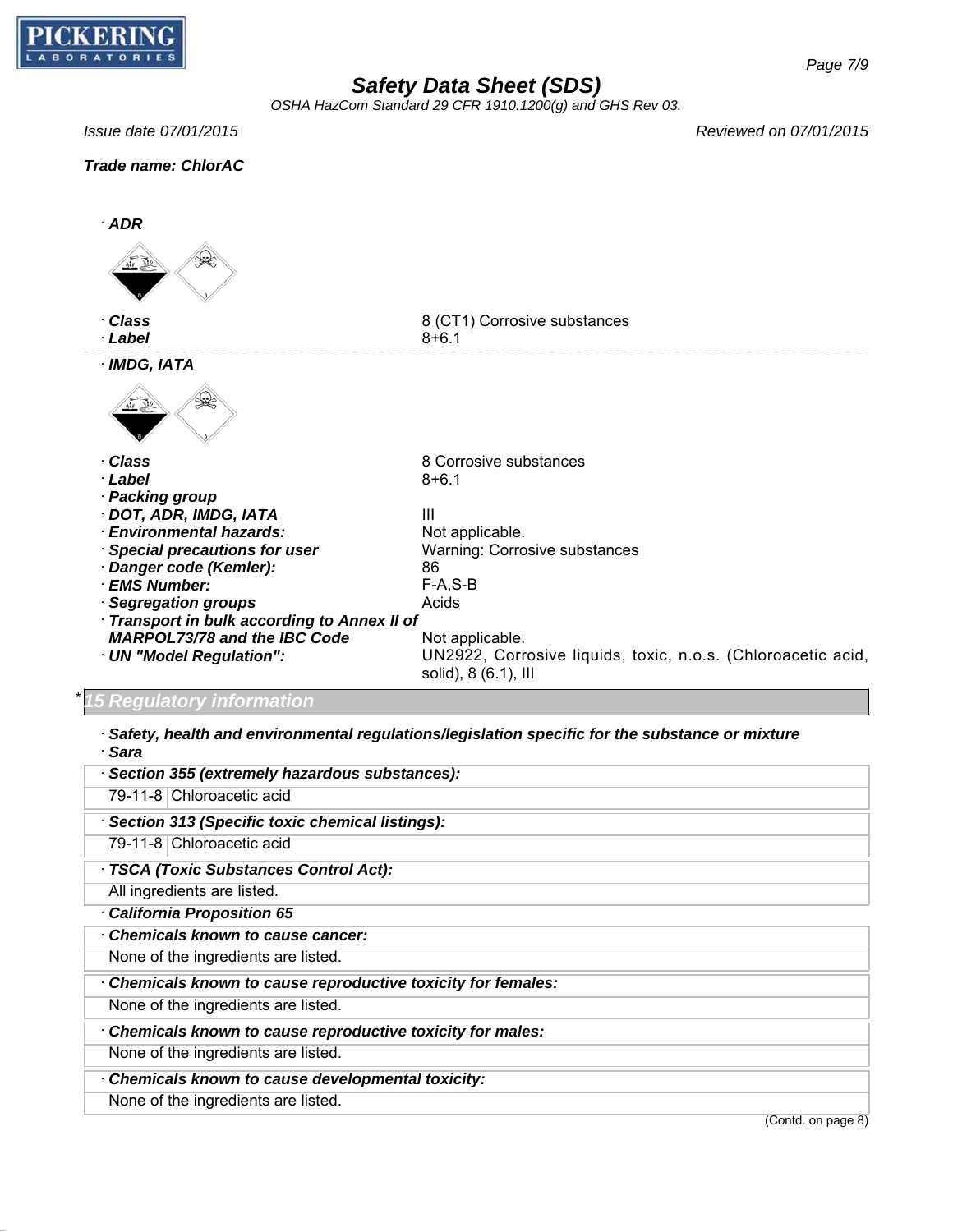

*OSHA HazCom Standard 29 CFR 1910.1200(g) and GHS Rev 03.*

*Issue date 07/01/2015 Reviewed on 07/01/2015*

*Trade name: ChlorAC*

### · *Carcinogenic categories*

· *EPA (Environmental Protection Agency)*

None of the ingredients are listed.

### · *TLV (Threshold Limit Value established by ACGIH)*

79-11-8 Chloroacetic acid A4

### · *NIOSH-Ca (National Institute for Occupational Safety and Health)*

None of the ingredients are listed.

#### · *GHS label elements*

The product is classified and labeled according to the Globally Harmonized System (GHS).

· *Hazard pictograms*



#### · *Signal word* Danger

- · *Hazard-determining components of labeling:* Chloroacetic acid
- · *Hazard statements*

Causes serious eye damage.

· *Precautionary statements*

Wear eye protection / face protection.

If in eyes: Rinse cautiously with water for several minutes. Remove contact lenses, if present and easy to do. Continue rinsing.

Immediately call a poison center/doctor.

#### · *National regulations:*

The product is subject to be classified according with the latest version of the regulations on hazardous substances.

| · State Right to Know       |                                                                                                                                                                    |            |  |
|-----------------------------|--------------------------------------------------------------------------------------------------------------------------------------------------------------------|------------|--|
| $CAS: 79-11-8$              | Chloroacetic acid                                                                                                                                                  | 13.5-14.5% |  |
|                             | RTECS: AF 8575000 $\bigotimes$ Acute Tox. 3, H301; Acute Tox. 3, H311; Acute Tox. 3, H331; $\bigotimes$ Skin<br>Corr. 1B, H314; $\bigotimes$ Aquatic Acute 1, H400 |            |  |
| $CAS: 127-08-2$             | Potassium Acetate                                                                                                                                                  | 9.5-10.1%  |  |
| CAS: 7732-18-5              | Water, distilled water, deionized water                                                                                                                            | 73-76%     |  |
| All ingredients are listed. |                                                                                                                                                                    |            |  |

· *Chemical safety assessment:* A Chemical Safety Assessment has not been carried out.

### *16 Other information*

The information and recommendations in this safety data sheet are, to the best of our knowledge, accurate as of the date of issue. Nothing herein shall be deemed to create warranty, expressed or implied, and shall not establish a legally valid contractual relationship. It is the responsibility of the user to determine applicability of this information and the suitability of the material or product for any particular purpose.

· *Date of preparation / last revision* 07/01/2015 / 13

· *Abbreviations and acronyms:*

ADR: The European Agreement concerning the International Carriage of Dangerous Goods by Road ADN: The European Agreement concerning the International Carriage of Dangerous Goods by Inland Waterways IMDG: International Maritime Code for Dangerous Goods